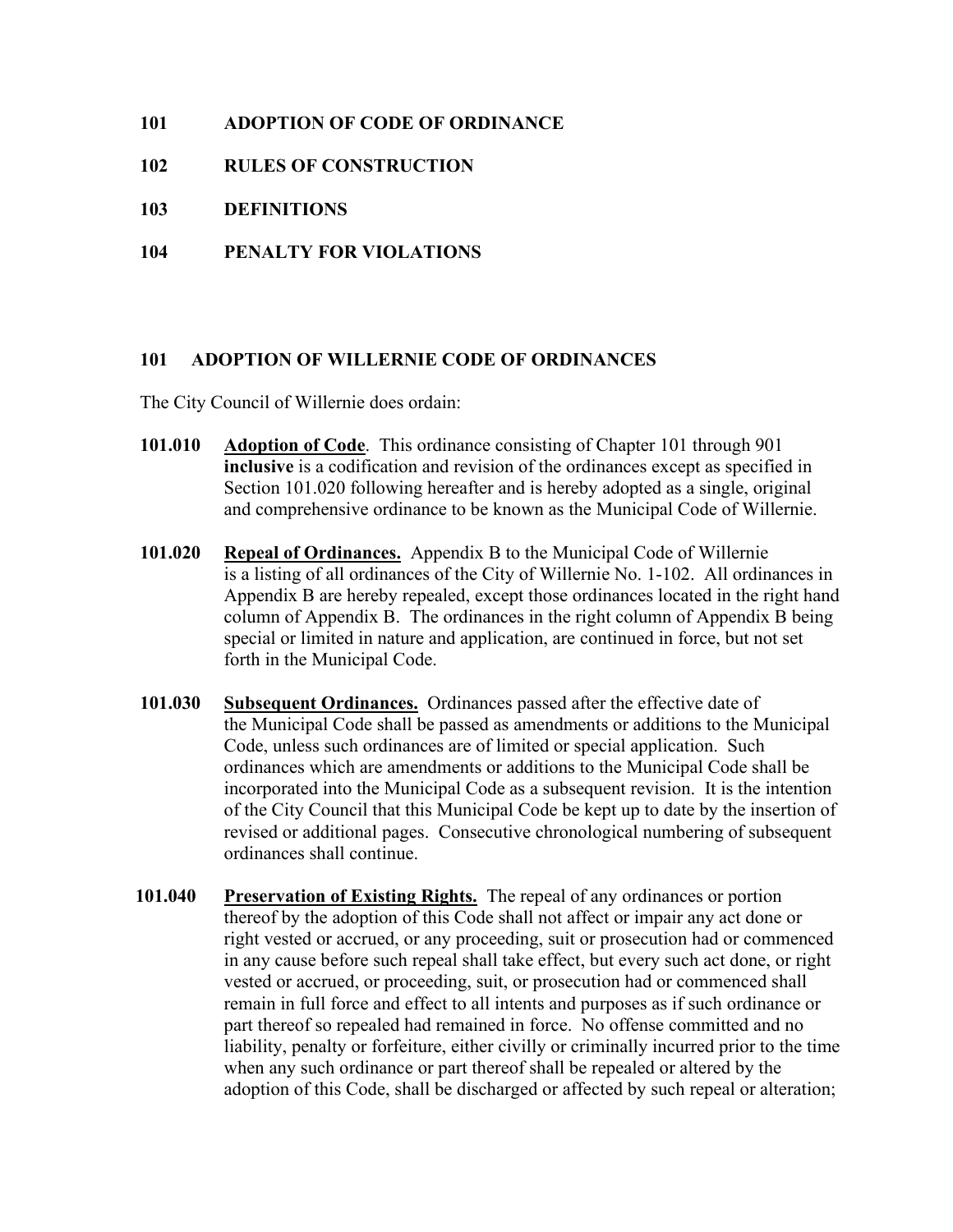but prosecutions and suits for such offenses, liabilities, penalties or forfeitures shall be instituted and proceeded within all respects as if such prior ordinance or part thereof had not been repealed or altered.

- **101.050 Severability**. If any chapter, section, sentence, clause, or other part of the Municipal Code of Willernie shall be adjudged void or of no effect, for any reason whatsoever, such decision shall not affect the validity of any of the other portions of the Municipal code.
- **101.060 Publication of Code and Effective Date.** This ordinance, the Municipal Code of Willernie, together with such indexes, supplements, appendices or other material as the Council may designate, shall be published in book form and a substantial quantity of copies shall be printed and available at The offices of the City Clerk for general distribution to the public. The Municipal Code shall become operative and effective as soon as the City Clerk shall publish a notice for two (2) successive weeks in the official newspaper of the City of Willernie stating that printed copies of the Municipal Code are available at the office of the City Clerk for general distribution.

Passed by the City Council of the City of Willernie this day of \_\_\_\_\_\_\_\_\_\_\_\_\_\_, 2006.

> \_\_\_\_\_\_\_\_\_\_\_\_\_\_\_\_\_\_\_\_\_\_\_\_ Barbara K. Parent, Mayor

Attest:

 $\mathcal{L}_\text{max}$  , where  $\mathcal{L}_\text{max}$  and  $\mathcal{L}_\text{max}$ Victoria R. Keating, Clerk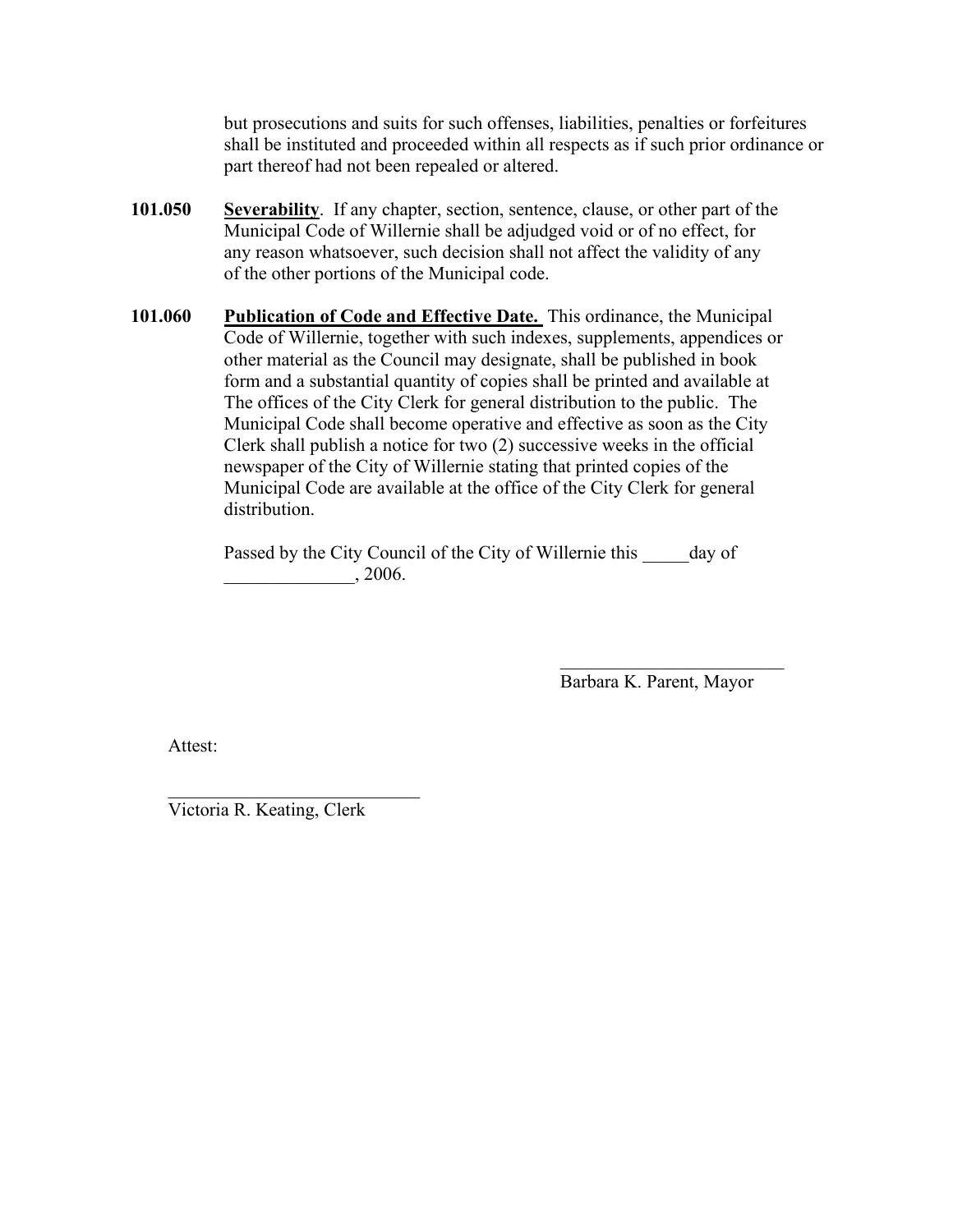# **102 RULES OF CONSTRUCTION**

#### **102.010**

**General.** Words and phrases shall be construed in their plain ordinary and usual sense, except that technical words and phrases having a peculiar and appropriate meaning in law shall be understood according to their technical import.

## **102.020**

**Masculine, Feminine or Neuter.** Unless the context clearly requires otherwise, the use of either masculine, feminine or neuter gender shall include the other genders.

### **102.030**

**Singular or Plural.** Unless the context clearly requires otherwise, the use of either singular or plural numbers shall include the other number.

#### **102.040**

**Past, Present. Or Future.** Unless the context clearly requires otherwise, the use of either past, present, or future tense shall include the other tenses.

## **102.050**

**Joint Authority.** Words importing joint authority to three or more persons shall be construed as authority to a majority of such persons.

#### **102.060**

**Computation of Time.** The time within which an act shall be done shall be computed by excluding the first and including the last. If the last day is a Sunday or legal holiday, such day shall be excluded.

## **102.070**

**Deputies.** Whenever the Municipal Code requires an act to be done, which act may legally be done by an agent or employee as well as by the principal , such requirement shall be satisfied by the performance of such act by an authorized agent or employee.

- **102.080 Conjunctions.** The word "or" and "and" may be read interchangeably in situations where the context requires it.
- **102.090 Repeals.** The repeal of a provision which repeals a prior provision does not revive the prior provision, unless the intent to do so is clearly stated. The repeal of any provision shall not be construed to abate, annual or otherwise affect any proceeding had or commenced under or by virtue of the repealed provisions, and the same shall be as effectual as if the said provision had not been repealed, unless a contrary intent is clearly stated.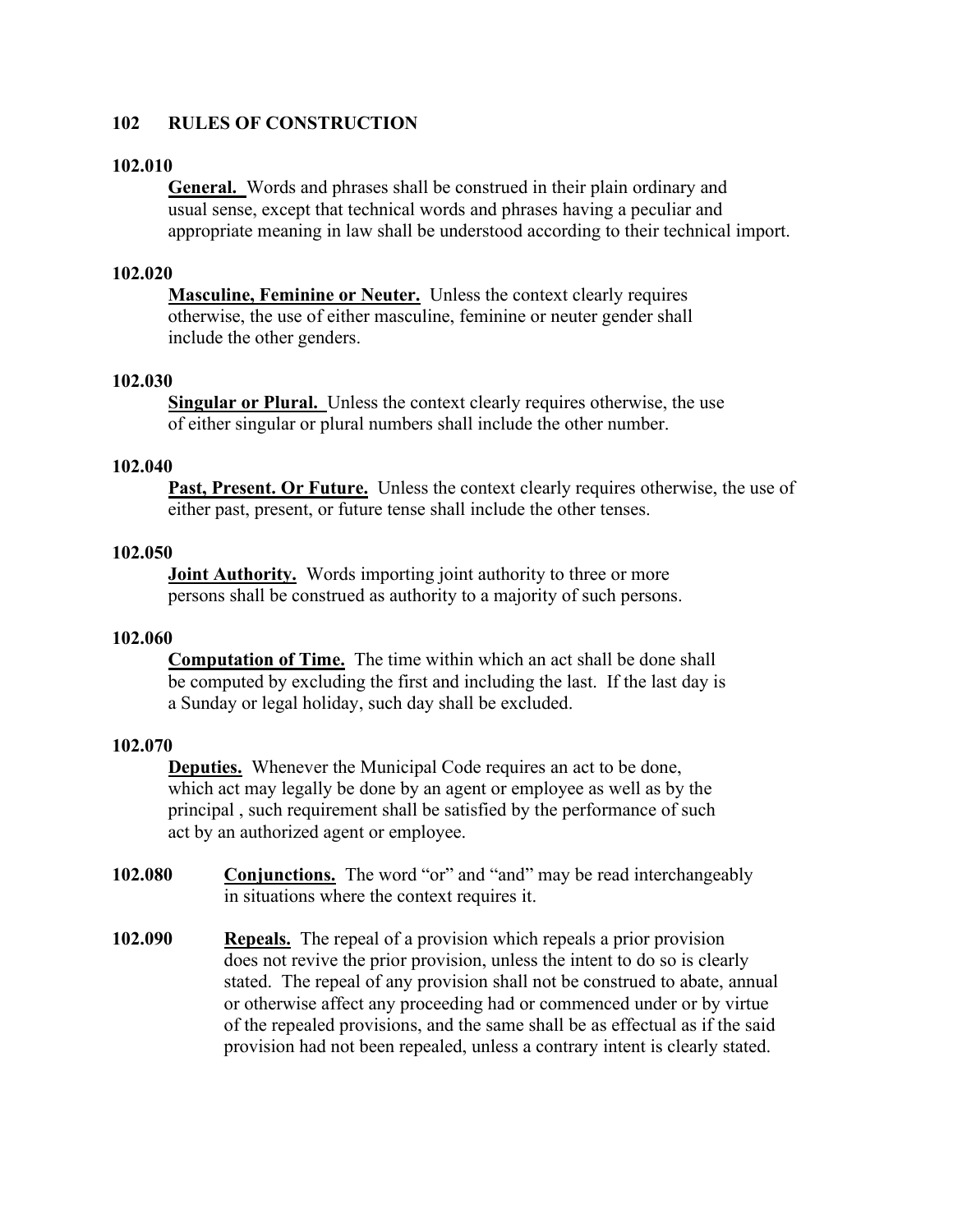**102.100 Minnesota Rules of Construction to Apply.** Unless clearly in conflict with the provisions of this Code, or otherwise clearly inapplicable, rules of construction established for the State of Minnesota by statutes or case law shall apply in the construction of this Code.

# **103 DEFINITIONS**

- **103.010 Certain Terms Defined.** As used in the Municipal Code, unless the particular context shall clearly require some other meaning, the following terms shall mean:
	- (1) **Code**. The Willernie Municipal Code.
	- (2) **Council**. The City Council of the City of Willernie.
	- (3) **Governing Body**. The City Council.
	- (4) **Person**. Any individual, corporation, firm, partnership, association, organization or other group acting as a unit. It also includes any executor, administrator, trustee, receiver or other representative appointed law. Whenever the word "person" is used in any section prescribing a penalty or time, it shall include the partners or members of any partnership or corporation, and, as to corporation, the officers, agents or members thereof who are responsible for the violation.
	- (5) **Property.** Tangible or intangible, real, personal or mixed property.
	- (6) **Sidewalk.** That portion of the street between the curbline and the adjacent property line, intended for the use of pedestrians.
	- (7) **State.** The State of Minnesota.
	- (8) **Street.** Any public way, highway, street, avenue, boulevard, alley or other public thoroughfare. Each of said words shall include the others, and, if the context permits, shall also include "sidewalks."
- **103.020 Other Definitions.** Certain chapters of this Code contain other definitions applicable particularly to such chapters. In case of any conflict between the definitions in Section 103.010 and such other definitions, the other definitions shall prevail in the chapters where applicable.